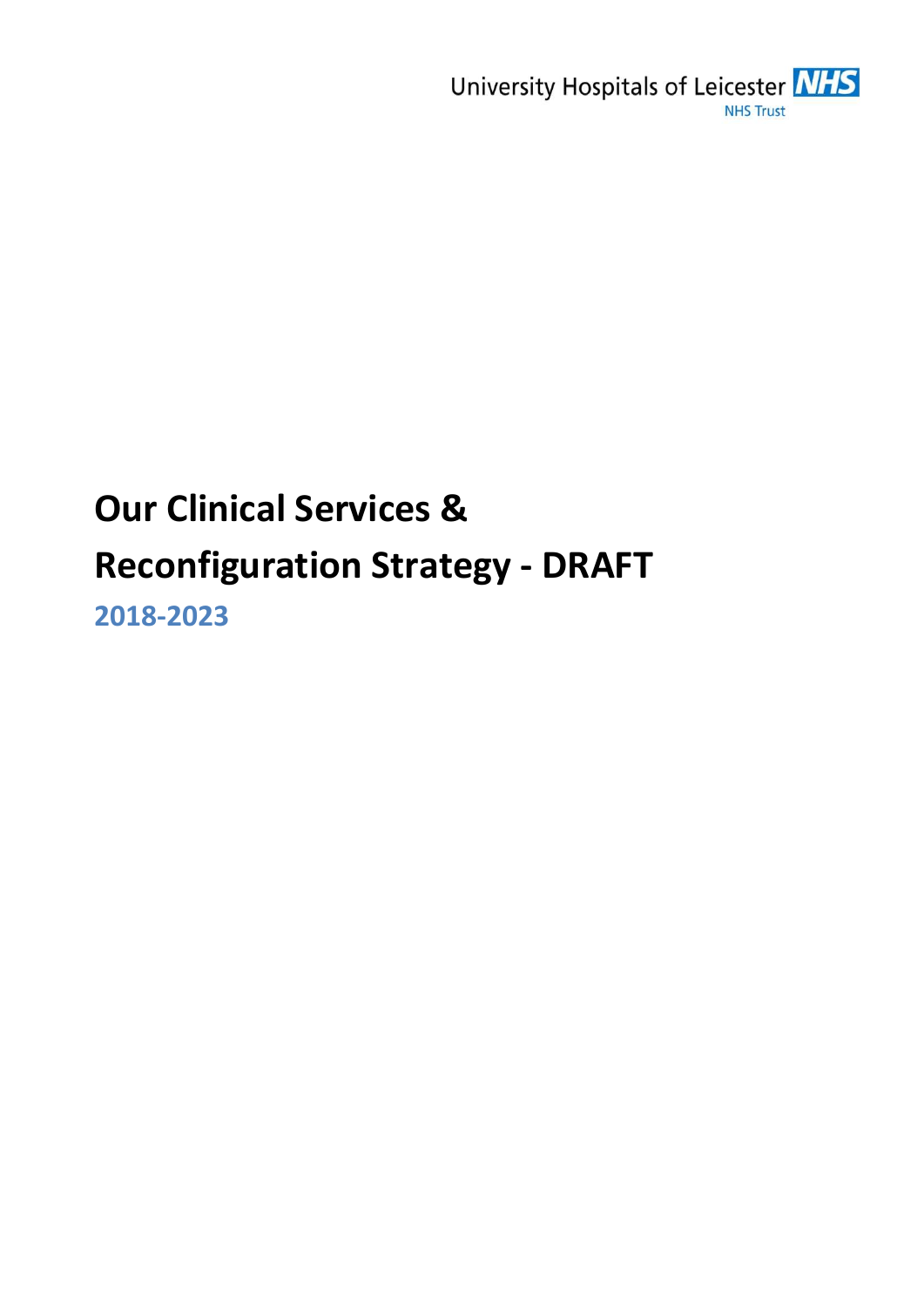#### Chapter 1: Our strategy

UHL provides health and care services for over a million people in Leicester, Leicestershire and Rutland, specialised clinical services for the population of the East Midlands and some highly complex services nationally. Locally, we provide these services as part of a networked health and social care system across the LLR sub-region forming the basis of our Sustainability and Transformation Partnership. This wider local system provides services to support people to stay healthy and lead independent lives, and when people are ill our services are there for them, their carers and families. Regionally, we provide services working in partnership with other specialist trusts and district general hospitals (DGH) to support the continuation and development of local care and secure referrals of specialised patients into UHL. Our Specialised Services Strategy, which will be published later in 2018, will describe our approach and plans for regional services in more detail. Over the next five years, the services we deliver as part of these networks and partnerships will need to adapt and transform in order to ensure that they of high quality and remain clinically and financially sustainable.

Our clinical services and reconfiguration strategy is set in the context of the evolving, overarching Leicester, Leicestershire & Rutland (LLR) 5-year Sustainability and Transformation Partnership (STP). As such it is designed to represent an appropriate secondary and tertiary care response that is consistent with the principles identified and the drive to optimise outcomes and enhance quality of life. Our plans will also enable elimination of the structural element of the Trust's financial deficit, putting the Trust in a stronger position as we continue on our journey of financial transformation over the next 10 years.

Complementing the plans of our partners, UHL's clinical services and reconfiguration strategy will address the unique healthcare demands from the socio-economic and ethnically diverse populations across our local and wider catchment areas. A particular emphasis is placed on addressing the known high morbidity and mortality from cardiovascular and associated diseases.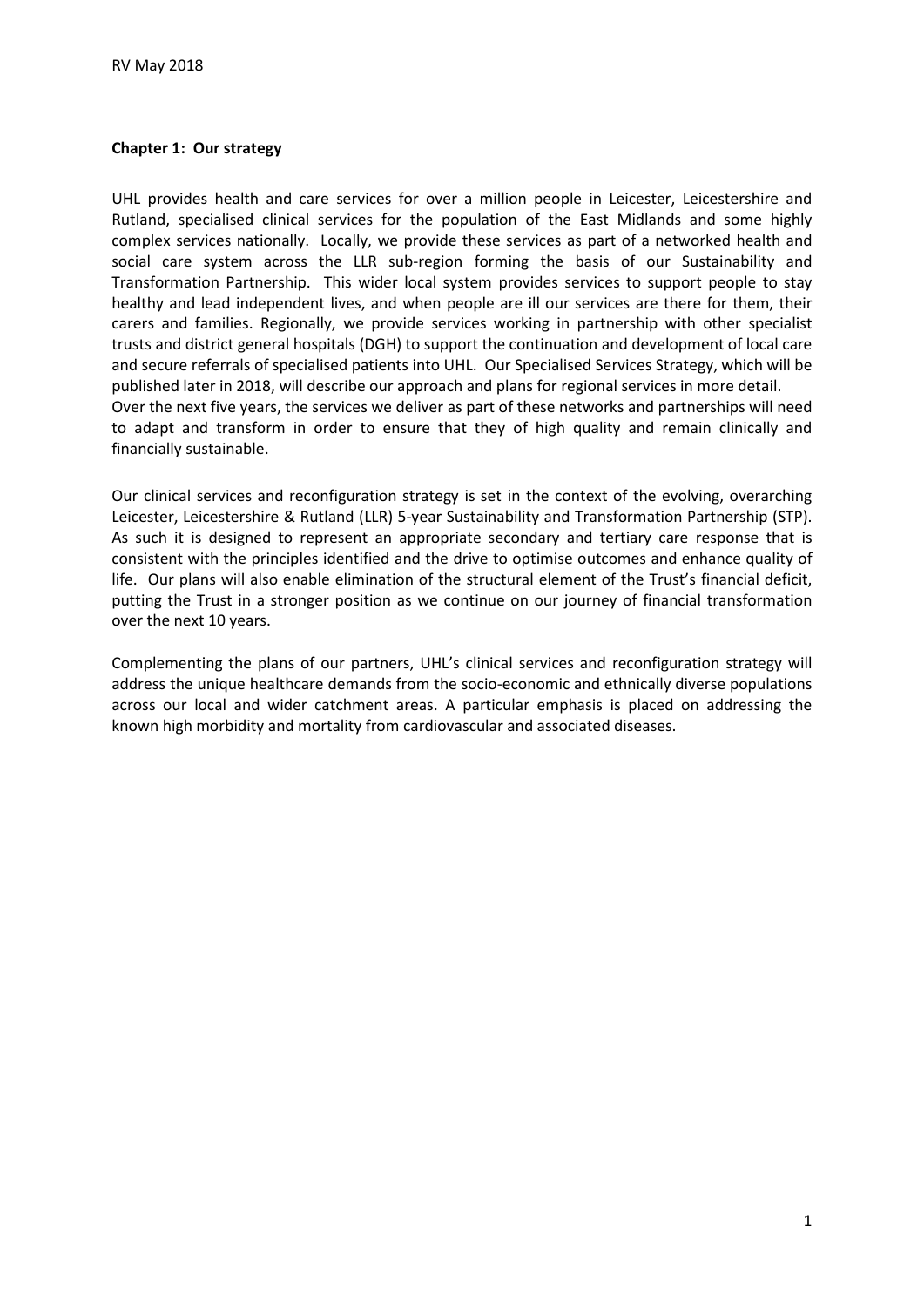### Chapter 2: Our Vision

By 2023 University Hospitals of Leicester NHS Trust will have a well-deserved reputation as one of the best health and care providers in the country, functioning as part of a truly integrated health and care system. This will attract high performing and compassionate staff who embrace innovation to deliver the best possible outcomes for our patients.

As our role in this integrated health and care system becomes increasing clear, we expect our specialist teams, including hospital consultants to increasingly work in, and with, the community, sharing their expertise with our GPs and community teams. These health and care professionals will work in a partnership of trust with patients as equal partners to keep people fit and well and reduce reliance upon our acute services wherever appropriate.

We will be recognised as the leaders of the regional healthcare agenda with respect to setting the strategy and describing how services will be delivered across the East Midlands. We will support NHS District General Hospitals (DGHs) to continue to provide and develop services for their local populations so that patients only have to travel for treatment when it is absolutely necessary. We will present NHS England, in their role as commissioners of specialised services, with the regional solution to deliver the requirements of the national service specifications.

When people are ill we will help provide high quality care and support to help them to manage their own condition - mainly within their own homes or local community where possible. If people do need to come into our hospitals to receive care they will have confidence that they will be treated with dignity and respect.

Our patients should expect to recuperate at or near home, freeing up our hospital beds for those who really need them. We expect our ED department to be seen as the last rather than the first port of call for the majority of our patients and when these services are required, they will be provided in the most effective and efficient manner possible.

 The funding we receive will fairly reflect the needs of our local populations enabling us to make the best use of every NHS and Social Care pound, meaning that as well as maintaining existing services we can take advantage of new technology and advances in medicine at an early stage to provide the best possible outcomes for our patients.

We expect people will live longer and in terms of their health and well-being will have a better quality of life wherever they live, whatever their socio-economic circumstance or whether their needs are of a physical and/or a mental nature. When people reach the end of their lives, wherever possible this will be in their place of choice; either in our hospitals, at home or in a specialist place of care such as a nursing home or hospice.

This strategy outlines our thinking about the future shape of our clinical services to best meet both need and expectation outlined in this vision.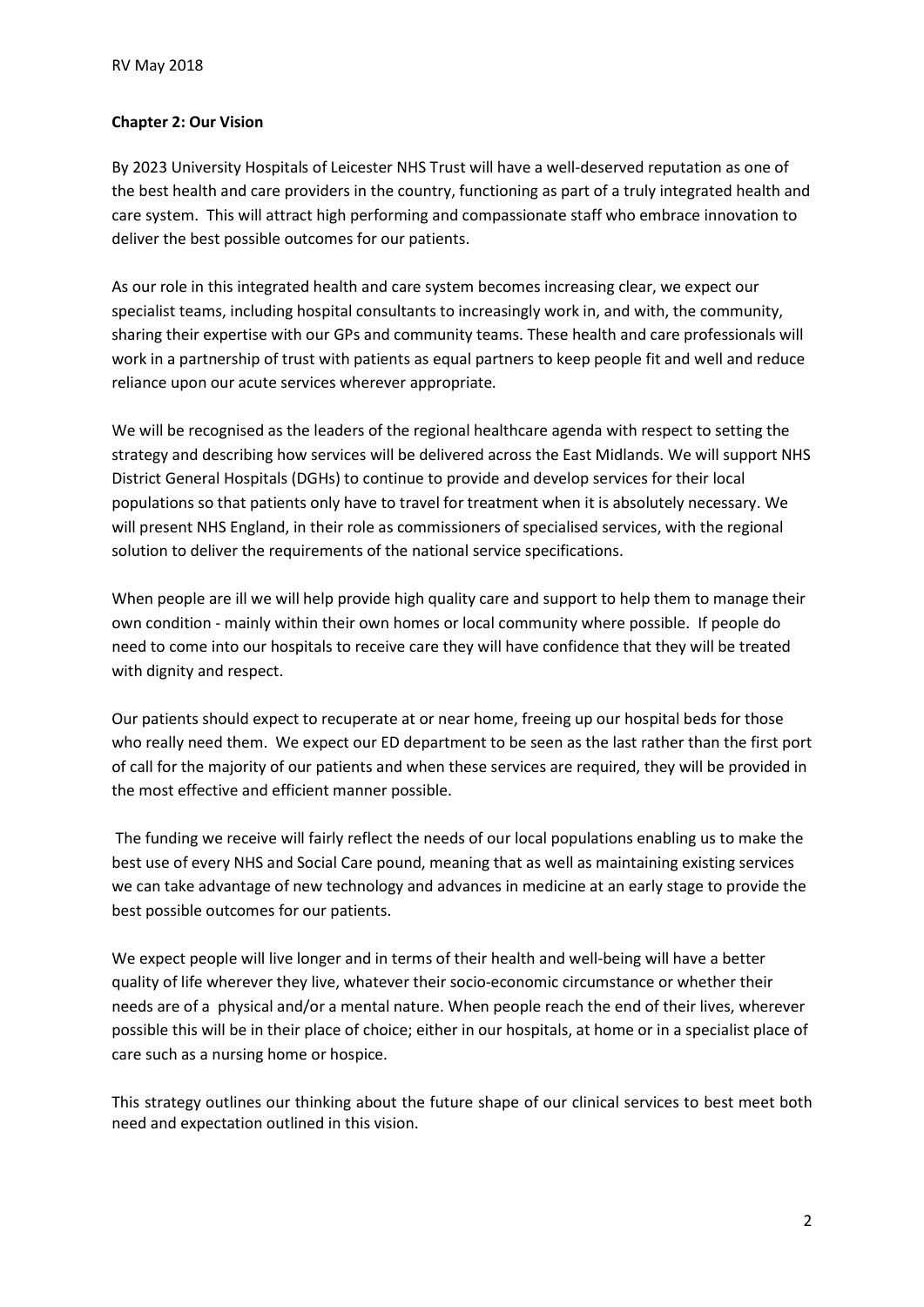# Chapter 3: Our strategic goals

The vision outlined in this strategy will be achieved through delivery of our 5 strategic goals over the next 5 years:

# 1. To deliver safe, high quality, patient-centred, efficient healthcare

Our quality commitment is at the heart of our strategic goals and centres around three key themes; patient safety, clinical effectiveness and patient experience. These themes run through every intervention we make, either clinically or otherwise, and are fully embedded within the Trust culture.

# 2. To ensure that we have the right people with the right skills in the right numbers in order to deliver the most effective care

Our people are the key to delivery of our quality commitment and every service across the Trust. If we don't have the right people, in the right numbers we cannot deliver safe, effective or efficient care. We recognise that we have much work to do to deliver this objective; improvements will be delivered through our Workforce Plan, which includes how we will increase the diversity of our workforce at all levels, and our People Capability Plan, which will outline a plan to address issues in culture, performance and development.

# 3. To deliver high quality, relevant, education and research

UHL has a long and successful history in delivering innovative research in partnership with the University of Leicester. We will strengthen this collaboration over the life of this strategy, ensuring our priorities are aligned through implementation of a joint research strategy.

We are well placed to train undergraduate and postgraduate medical, nursing and allied health professionals of the future but recognise that we need to retain a higher level of medical staff and increase the satisfaction scores of our trainees. We have joint plans with our university partners to address these issues.

# 4. To develop more integrated care in partnership with others

Our intention is to continue to develop our offer as part of a wider health and social care system. We have already seen early improvements in the care we are able to provide through collaboration with our voluntary, primary, community & ambulance partners and our intention is to increase seamless models of care, particularly for our frail population and for those in care homes. A holistic model of care will enable better outcomes for our patients and the creation of a sustainable system.

Regionally, we will develop our partnership working with other specialist trusts and district general hospitals (DGH) to support the continuation and development of local care and secure referrals of specialised patients into UHL. Our Specialised Services Strategy, which will be published later in 2018, will describe our approach and plans for regional services in more detail.

# 5. To progress our key strategic enablers

Delivery of our strategic enablers will allow us to deliver the first four strategic priorities above. This includes progressing our reconfiguration plans in support of this strategy, continuing on our journey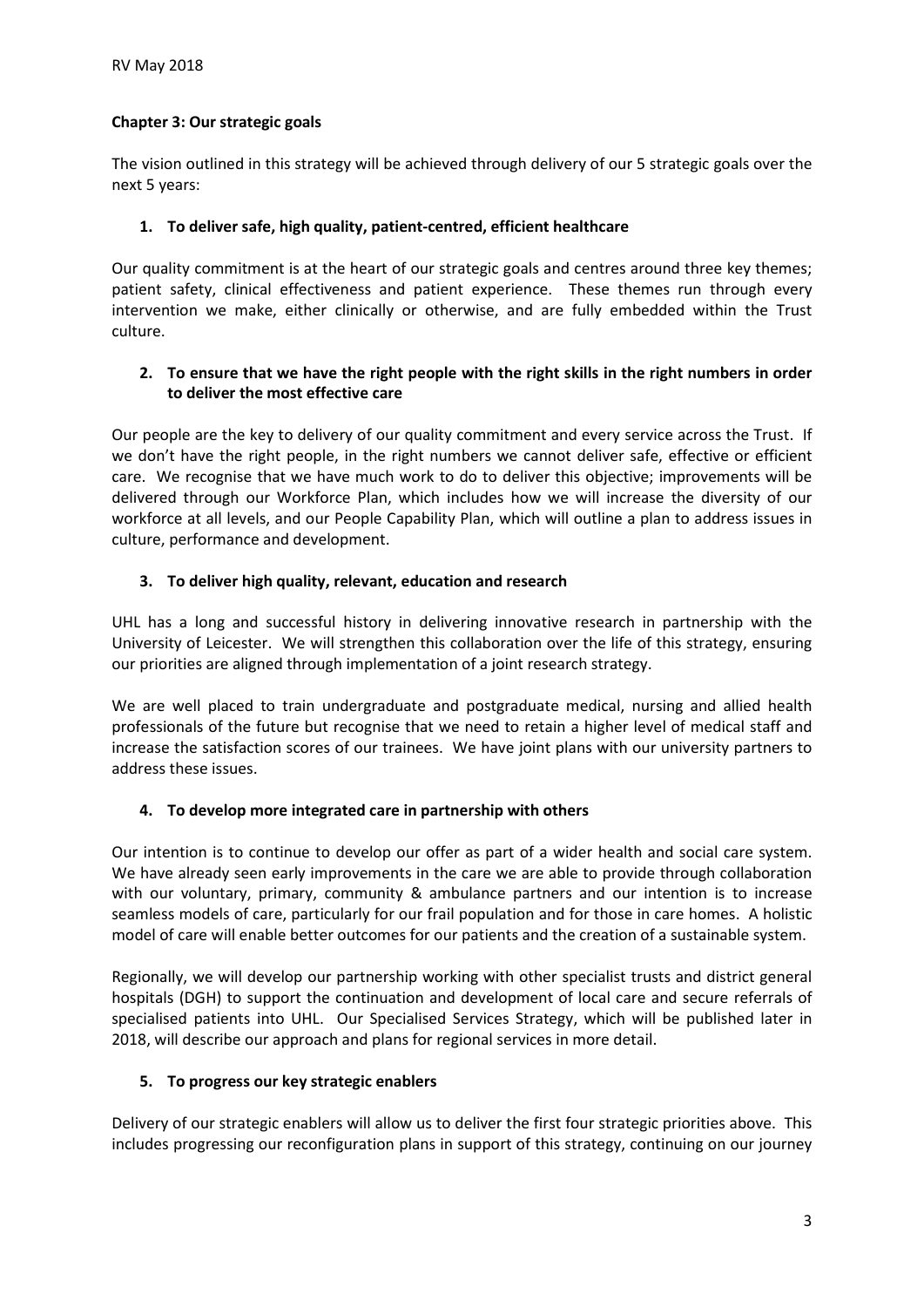towards becoming a paperless hospital, implementing a system-wide corporate services review, and delivering financial stability.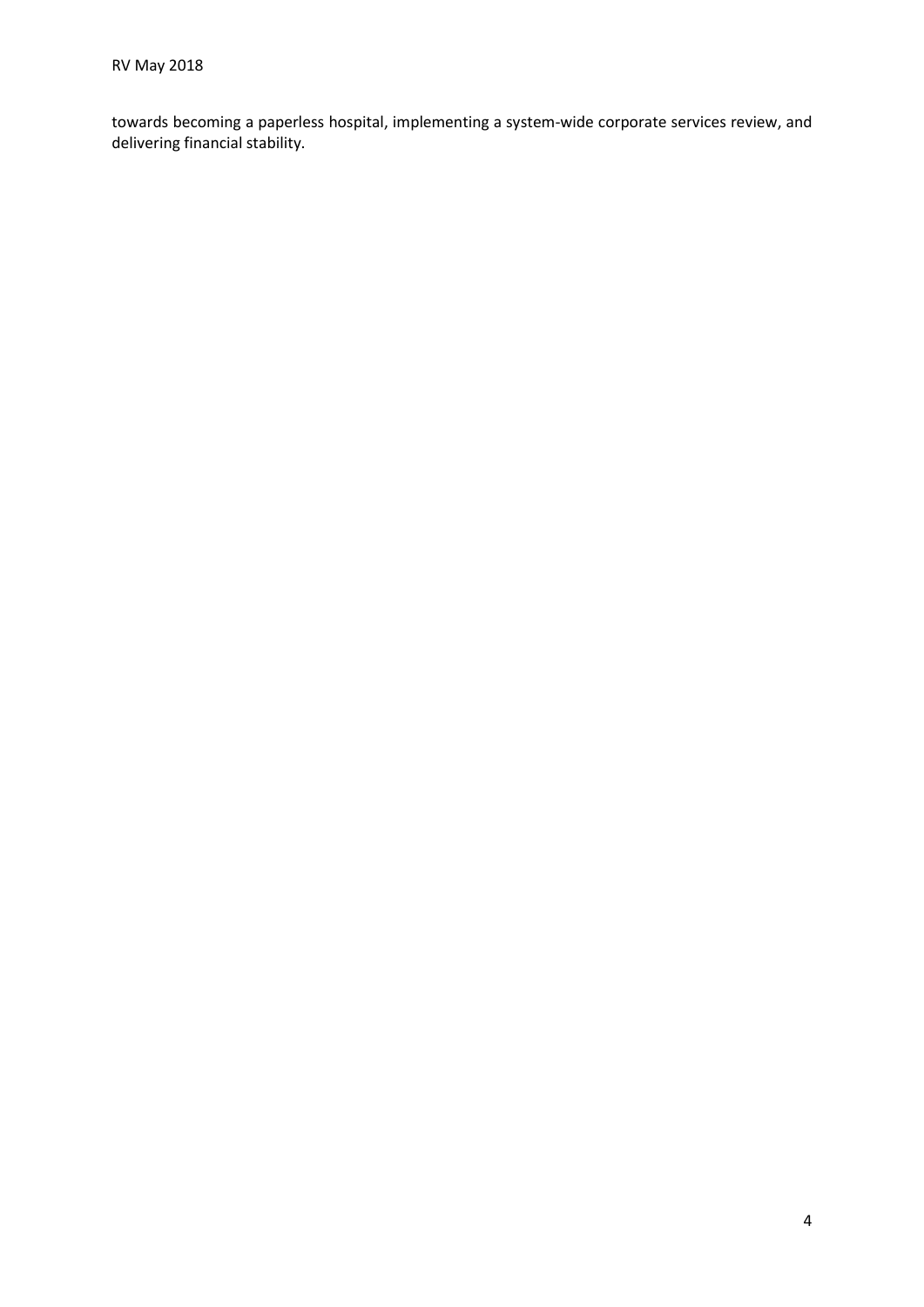#### Chapter 4: A population focus on delivering new models of care

If we are to truly transform the care we provide, we recognise that we must fundamentally change the way we deliver services. For nearly two decades the need to consolidate our acute services has been widely recognised. The current, three acute site configuration is an accident of history, not design, and is suboptimal in clinical, performance and financial terms, with a significant impact on patient outcomes and staff morale. Staff resources are spread too thinly making services operationally unstable, and duplication and triplication of services is inefficient.

Many planned, elective and outpatient services currently run alongside emergency services and as a result when emergency pressures increase, it is elective patients who suffer delays and last minute cancellations. We recognise that over the last two decades there has been significant and sustained under-investment in UHL's acute estate relative to other acute hospitals across the UK. We also have a significant backlog maintenance requirement which will be reduced substantially through the consolidation of services onto two sites.

Concurrently, the positive trend in life expectancy in our local populations has added additional complexities to both service design and delivery - despite now living longer than 5 years ago, our populations are living with multiple long term conditions, with recorded prevalence trends increasing year on year. Coupled with the deprivation noted in the local areas across Leicester and some areas of Leicestershire in particular, it is recognised that the changing the demand curve for our multi-morbid and often frail patients will not be a simple task:

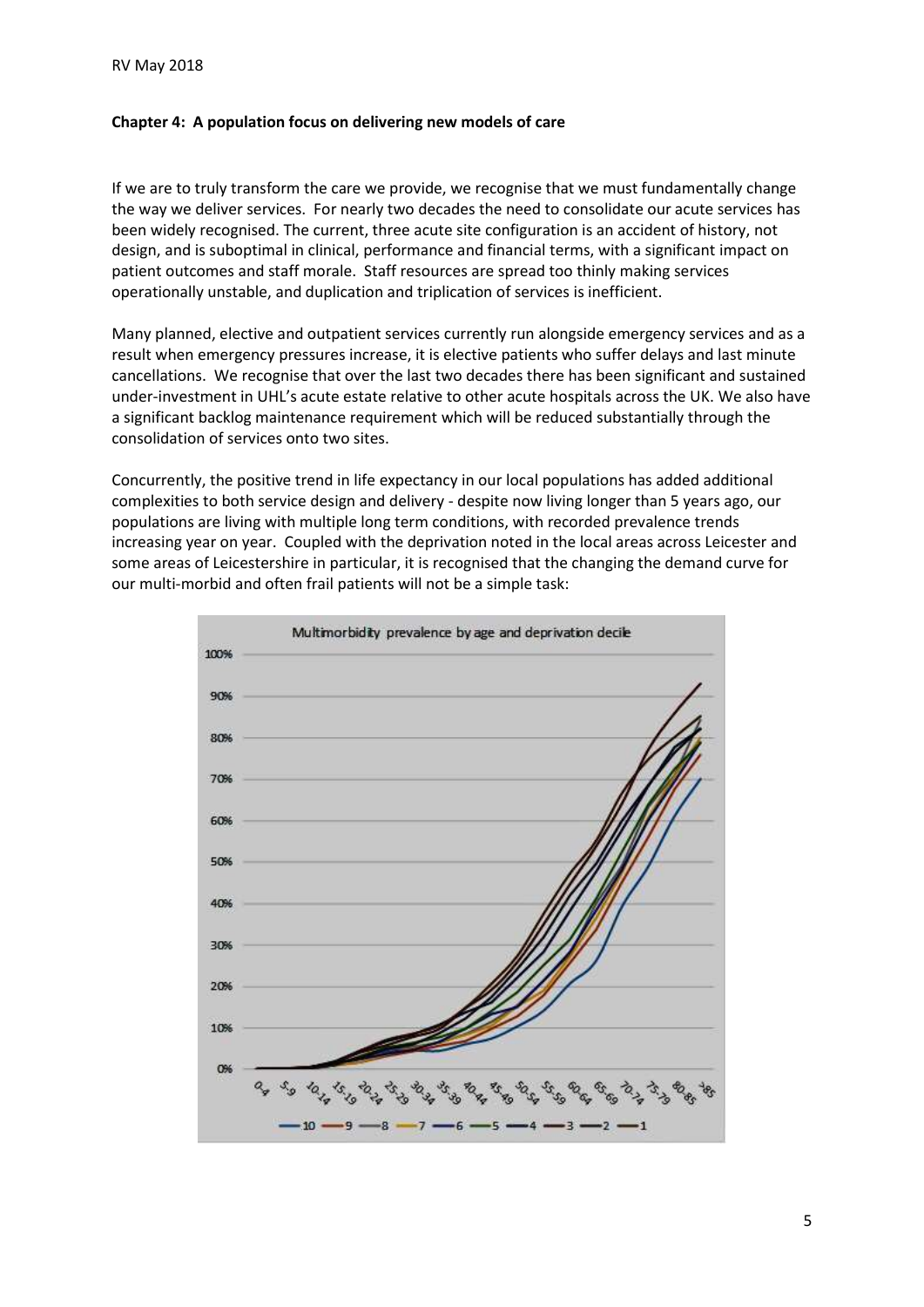We know the bulk of our demand locally comes from an increasing level of need from people with multi-morbid conditions; frail patients; high levels of admissions for ambulatory case sensitive conditions; over-reliance on emergency and urgent care. We also recognise that there is inconsistent delivery due to the lack of skills and confidence to maintain the target patient cohorts in the community.

We see this manifest in the rising numbers of patients who are acutely frail or multi-morbid who access our hospitals largely through our emergency pathways and receive a sub-optimal service as our current configuration does not lend itself to multi-specialty, more generalist model of care.

The Better Care Together Programme (our local STP brand) is in the process of redesigning services to support a population health model where ill health can be prevented, unnecessary demand on the health and social care system avoided and hospital stays reduced. Our system has identified that to make a real shift in the demand curve on the acute site in particular, the LLR health and care system needs to move to integrated placed based care, focussing on bettering population health at all levels.

This means that the configuration of our clinical services also needs to take into account the needs of our multi-morbid population, which we know need a broader approach. Our current configuration means multiple referrals across many services to manage individual patients. This is duplicative and inefficient, and is burdensome and unsafe for patients because of poor coordination and integration. ns that the configuration of our clinical services also needs to take into account the nulti-morbid population, which we know need a broader approach. Our current configuration and intellible referrals across many services

#### Delivering new models of care across the LLR health and care system

We will continue to work with our STP partners to deliver a programme of transformation which ensures patients are treated in the most appropriate settings by the most appropriate person. In May 2018, UHL and partners launched the Frailty Task Force, with the objective of designing and delivering an integrated model of care across LLR for functionally frail patients. Experiment and is burdensome and unsafe for patients because of poor coordinations. This is duplicatificient, and is burdensome and unsafe for patients because of poor coordination and intellivering new models of care acro In crimical services also needs to take into accolout the needs<br>
we know need a broader approach. Our current configuration<br>
services to manage individual patients. This is duplicative and<br>
rate for patients because of poo

This adopts the principles outlined in the Kings Fund model of integrated care and covers three areas of care:

Improved community complex/multi-

Accessible, effective effective acute care

Good discharge planning and effective post discharge support

The focus of this model of care will be on people living with frailty and multi-morbidity. We believe this will ensure that people can remain in their own homes; and that when a hospital admission is unavoidable, it will ensure that their discharge is appropriately planned to get patients back into their usual place of residence where possible and as soon as appropriate, with minimal risk of readmission.

#### Delivering new models of care within UHL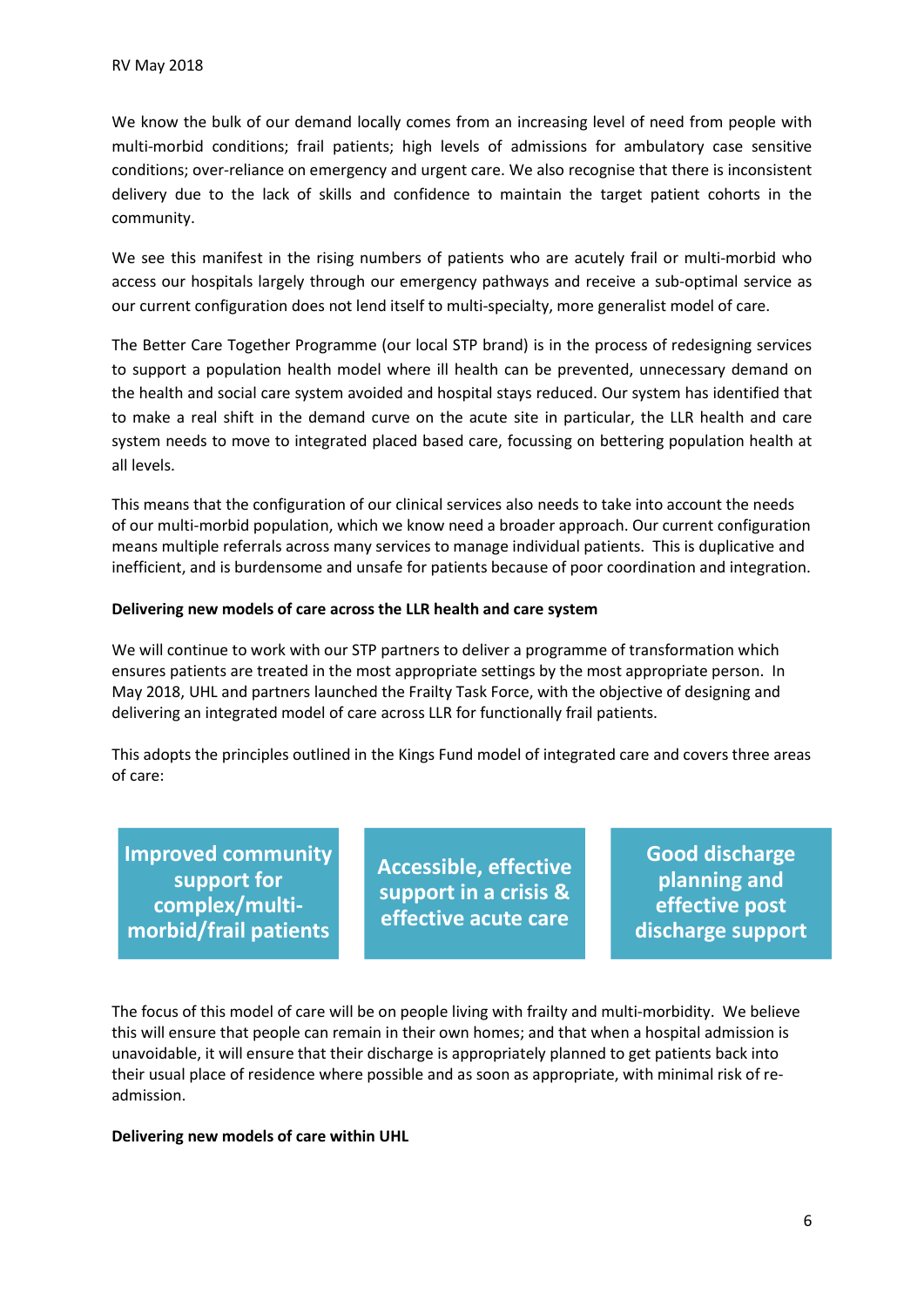As part of our strategic planning, UHL has been working on revised models of care across specific specialties for some time now. These models largely assess all activity that historically has come onto a UHL acute site and asks 3 questions:



Through a series of 'Listening into Action' events and/or clinical engagement events, our clinical and managerial teams along with patients and partners, have answered these questions, pragmatically redesigning pathways and services into optimal models of care.

The outputs of these redesigned models of care have influenced this strategy and our wider transformation plans.

#### Impact of these system-wide changes to models of care

The re-designed models of care both within UHL and across the health and care economy are expected to reduce the growth in demand on acute services over the life of this strategy; and these shifts will enable the consolidation of acute services and resources onto the LRI and GH. We expect that reconfiguration of services will improve outcomes for patients through increased consultant presence and earlier, more regular senior clinical decision-making; and the opportunity to grow specialised, teaching and research portfolios. Our hospitals will therefore concentrate on providing acute care in hospital that cannot be provided in the community.

The next sections describes the key changes we will make to our services to enable these redesigned models of care.

#### People with planned care needs

UHL currently delivers a full range of elective services from day case procedures through to complex tertiary & quaternary surgical work across its three sites but we recognise that the way in which we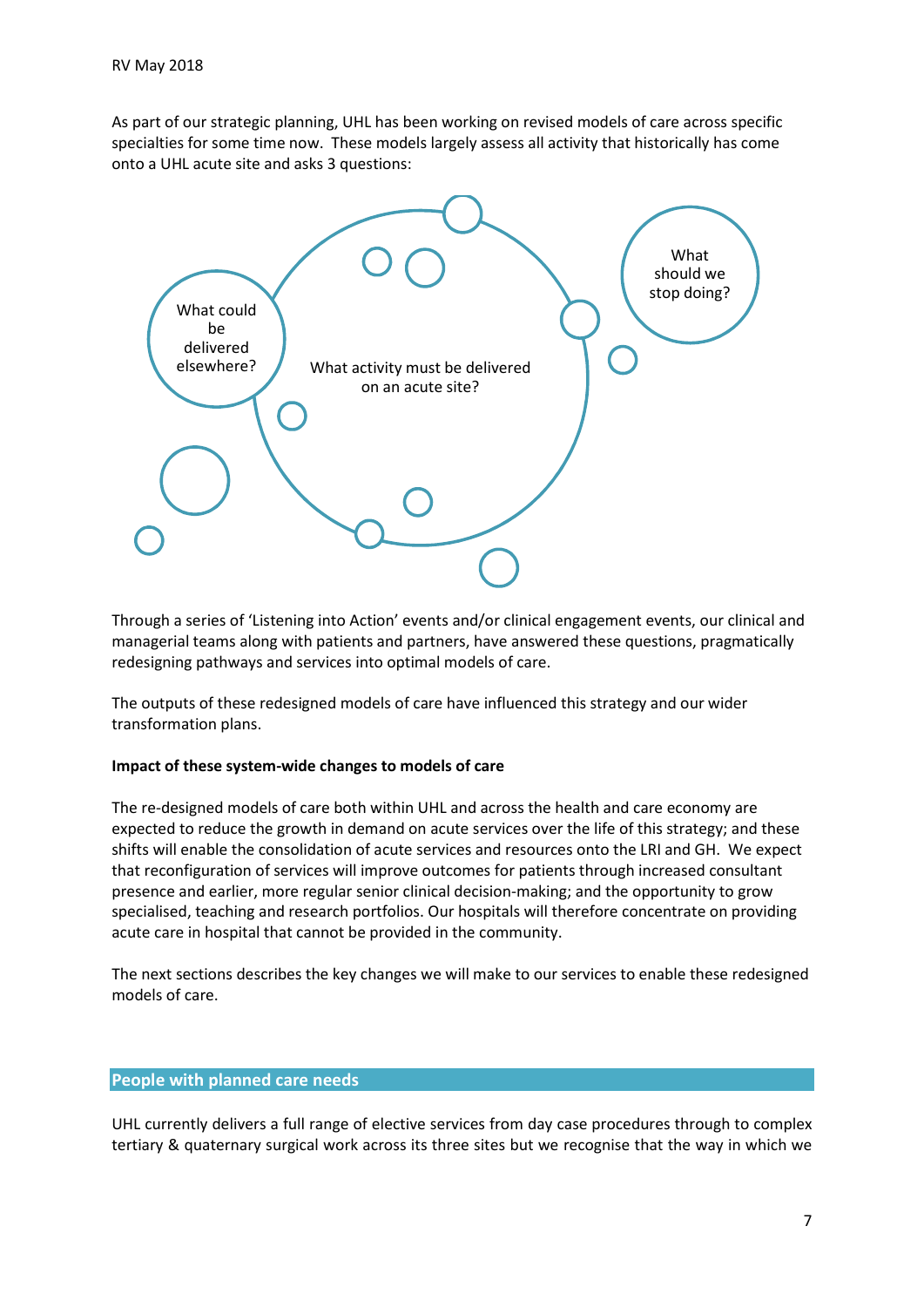will need to provide these services in the future will fundamentally change in order to deliver our vision.

As a member of the LLR NHS Alliance Partnership, UHL will work in partnership with other NHS providers and our local commissioners to develop and provide truly pioneering, integrated services for elective care across the LLR sub-region, ensuring that where possible, care pathways are seamless across health and social care agencies, reflect best practice, deliver care closer to home in the most appropriate setting and improve patient experience and access.

We will work collaboratively and in partnership with the health community and patient groups to agree how and where elective care services are best delivered. Our strategy recognises that how and where these services are delivered must change from the traditional hospital site based system to a more distributed and integrated model of care delivering care closer to the patient's home whenever possible. Planned care services will be delivered in the lowest safe acuity setting possible for the clinical condition such as in clean rooms in GP Practices or in our community hospitals.

As well as being good for patient care, this change in model of delivery of care is essential to allow UHL to realise its ambition of ensuring high quality emergency care and tertiary complex services continue to be delivered efficiently from our hospital sites.

Specific plans over the next 5 years are outlined below.

### 1. We will design and implement a Planned Care Treatment Centre at the Glenfield Hospital

Our plans to improve our planned care services are centred on the development and implementation of our Planned Care Treatment centre at the Glenfield hospital. This centre will enable us to provide safe high quality outpatient and day surgery, with extended recovery (up to 23 hour care), reflecting best practice and improving outcomes and experience. We anticipate that the majority of adult outpatient services, and day case and extended recovery procedures and endoscopy will be provided at this hub, separating the services entirely from emergency care at the Leicester Royal Infirmary.

The Treatment Centre will include:

Outpatient services - for those adult OPD services which cannot be provided in the community, we will centralise a significant proportion in the treatment centre. This will release space elsewhere across the Trust to facilitate reconfiguration and the move of services across sites.

Day surgery and day surgery with extended recovery – a purpose designed facility bringing together day surgery and provision for extended recovery for a range of services, from across the Trust, would again release valuable estate while generating efficiencies by providing these procedures in one location as opposed to multiple locations across the three hospitals, and by improving models of care.

We will implement new approaches to the assessment and management of patients undergoing more complex surgery to improve the quality of recovery, reduce the incidence of postoperative complications and reduce lengths of stay. Many of these techniques are based on the wider application of well-established day surgery principles and are aimed at improving the quality of recovery so that the patient is well enough to go home sooner.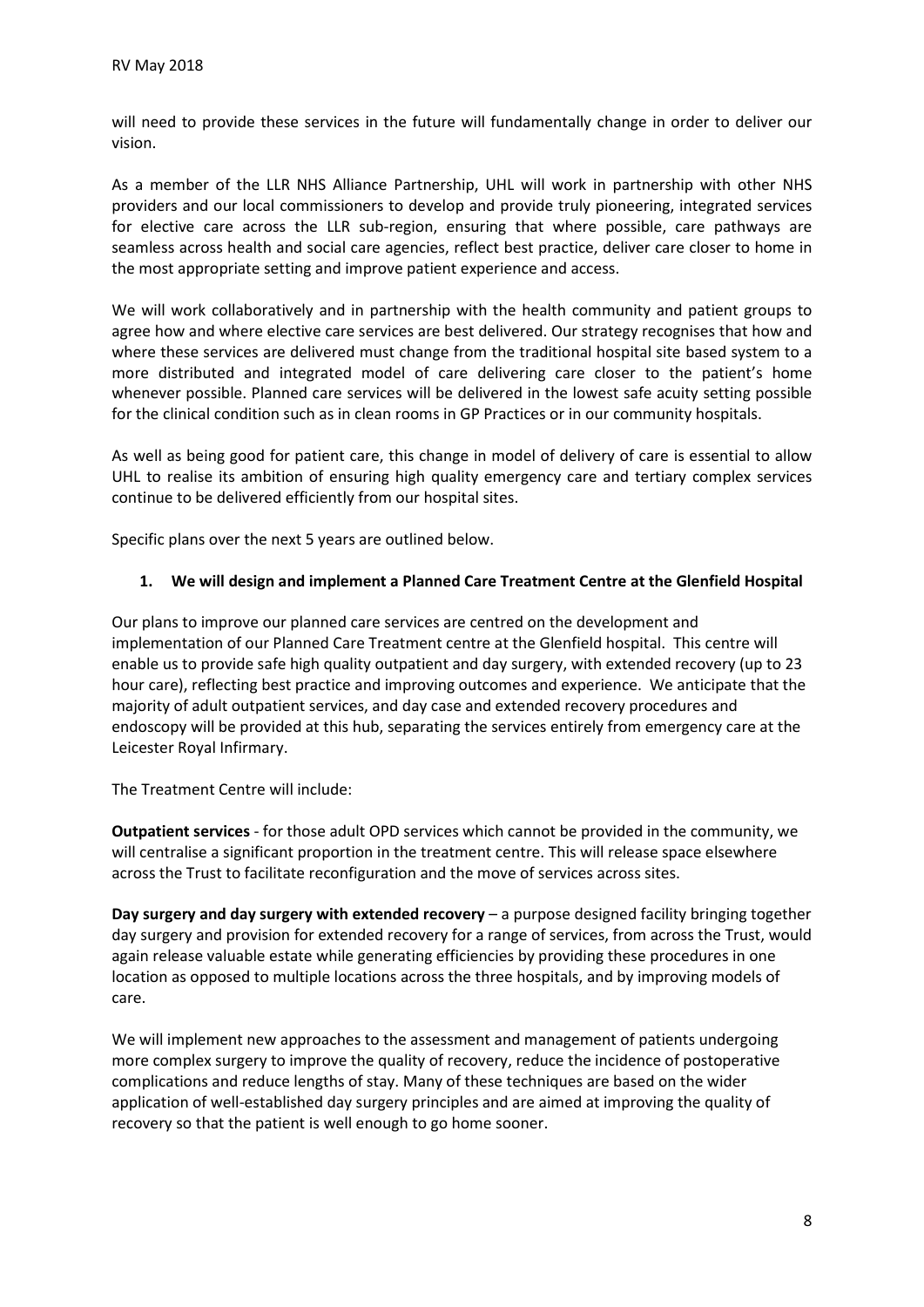The treatment centre will also provide a single contact centre for outpatients, able to deal with 80% of queries from our patients, first time.

# 2. We will work with our partners to develop new community-based service models for relevant services

We will move significant amounts of planned activity into more appropriate settings through the LLR Elective Care Alliance. This will include development of new service models for the provision of Dermatology, Rheumatology, Diabetes & Ophthalmology (amongst others) in the Community.

# 3. We will ensure our planned outpatient imaging services and therapeutic procedures support timely decision making and patient access 7 days a week.

We propose to leave a GP access imaging hub at the LGH which will consolidate direct access imaging, to ensure that the imaging units at the LRI and GH focus on acute work. The treatment centre will house plain imaging and ultrasound to support the outpatient process.

# 4. Planned care services will be delivered using 'one-stop' arrangements where possible

We will ensure that our patients receive diagnosis and treatment in one visit where possible and we will implement one-stop nurse led pre-admission clinics in the community to reduce the need for patients to travel to hospital for pre-assessment.

# 5. We will improve the IMT infrastructure to enable an efficient service

We will complete implementation of our IMT programme, including rolling out of digitised notes, a new modern PAS system, a functional dictation function, a voice recognition transcription service, electronic communications to GP colleagues and an e-ordering system for diagnostics.

# 6. We will grow our specialised planned care services on the Glenfield site

We will lead the development of a regional tertiary services strategy, ensuring that UHL is at the heart of a network of specialised services, growing our tertiary services provided on the Glenfield site and supporting our smaller DGH partners.

# 7. We will improve access to endoscopy services

We will work with our partners to increase access to community based endoscopy services through the development of a network of fully accredited community screening sites which will prevent the need for patients to travel further than need be.

# What will this mean for people with planned care needs?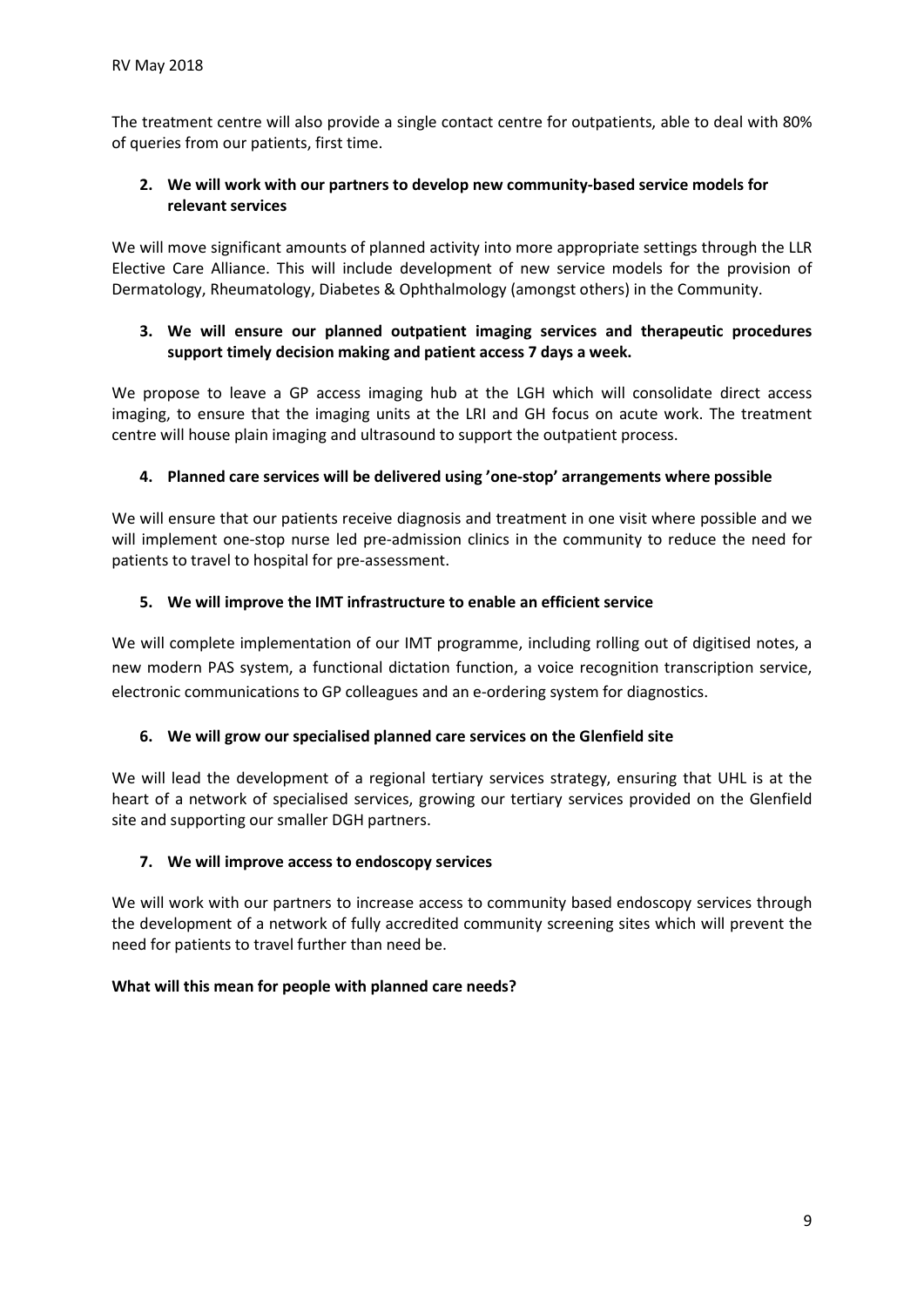Patients will have access to safe, high quality planned care services largely on one hospital site

Patients will experience efficient and effective planned care, fully coordinated across health and social care

Patients will be supported to have care as day case or ambulatory care where possible

Where a hospital stay is required, patients will only stay for the appropriate duration

Patients will have access to one stop planned care services, minimising multiple trips to multiple sites

Patients will leave our care with appropriate care in place to support them at home

#### People with unplanned needs

We know that some of our patients continue to have a poor experience when needing unplanned care, with many patients waiting for excessive periods and performance against the 4 hour standard being well below the national standard of 95% at the LRI. This reflects poor quality of care for patients, reduced clinical effectiveness, an unacceptable delay in treatment, increased clinical risk and compromised patient safety.

Working with our partners across the health and social care community, we have implemented an integrated Clinical Model for Unscheduled and Emergency Care that extends beyond the physical walls or buildings of our hospitals but rather as part of a networked model of care. This includes the design and delivery of a clinical navigation hub to direct patients to the right service for their need, enhanced primary care services to reduce the pressure on our ED and an enhanced social care offer to ensure only those with a medical need are transported to our hospitals.

Concurrently, we have started a programme of reconfiguration work to move our unplanned care services largely to the Leicester Royal Infirmary site. This had included the development a modern Emergency Floor, which was clinically designed to address the demand and flow challenges faced by both ED and medical assessment services, with the intention of developing a future proofed solution that would flexibly meet future demand over the next 10 years.

We completed phase 1 of this programme in 2017, with a brand new £30m emergency department opening to the public in April 2017. This included: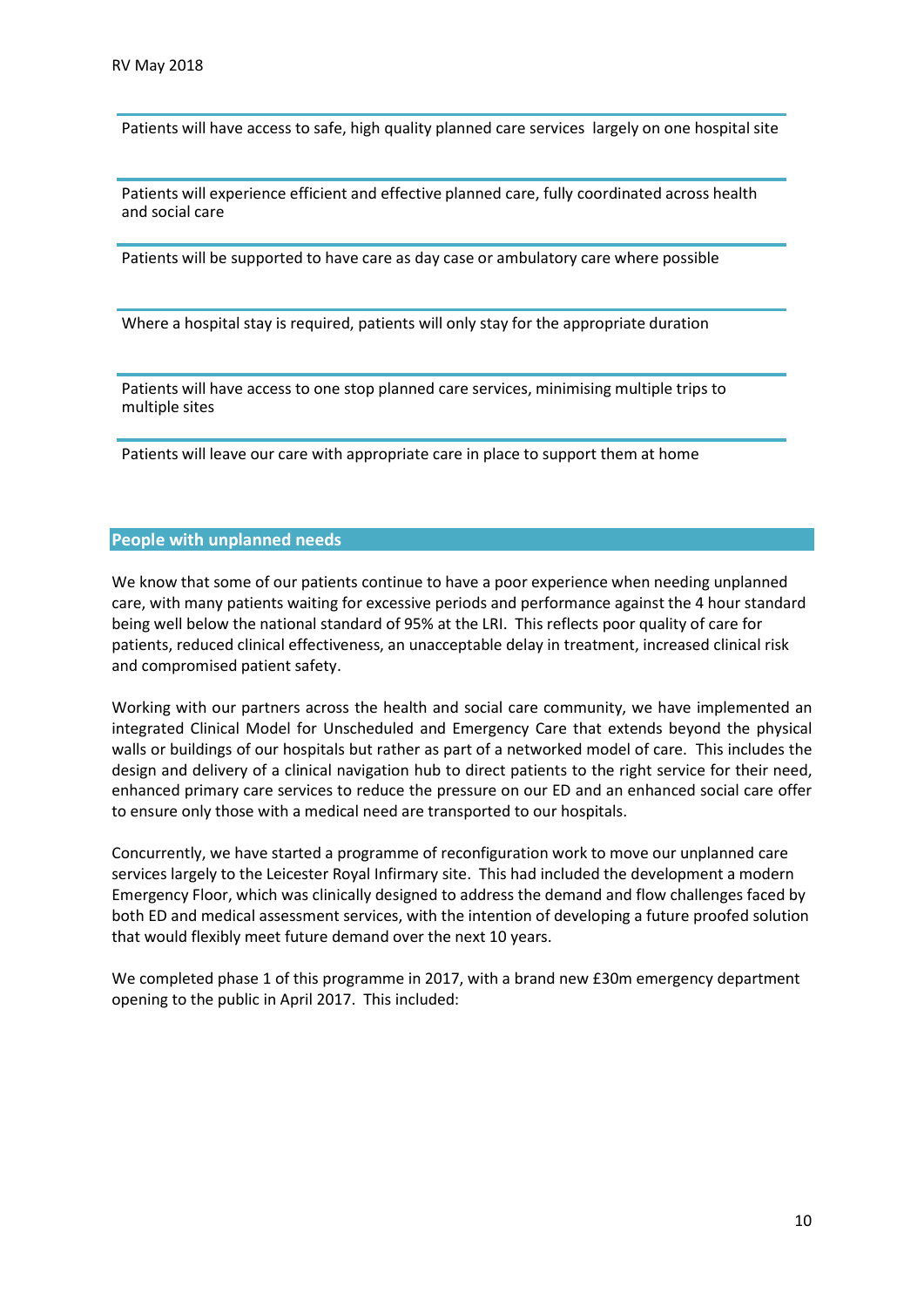

The new ED incorporates a dedicated Children's Emergency Department. It treats children under the age of 16 in a specially designed unit that has its own separate entrance on the same side of the site to the adult Emergency Department. The department includes three high dependency beds for critically ill children who need close observation, and a children's short stay unit (CSSU) with beds which can keep children for up to 18 hours whilst tests and observations are carried out.

Phase 2 of this programme completes in May 2018, with the entire emergency floor integrated to provide an effective and efficient patient flow. This included the redesign and development of the following services:

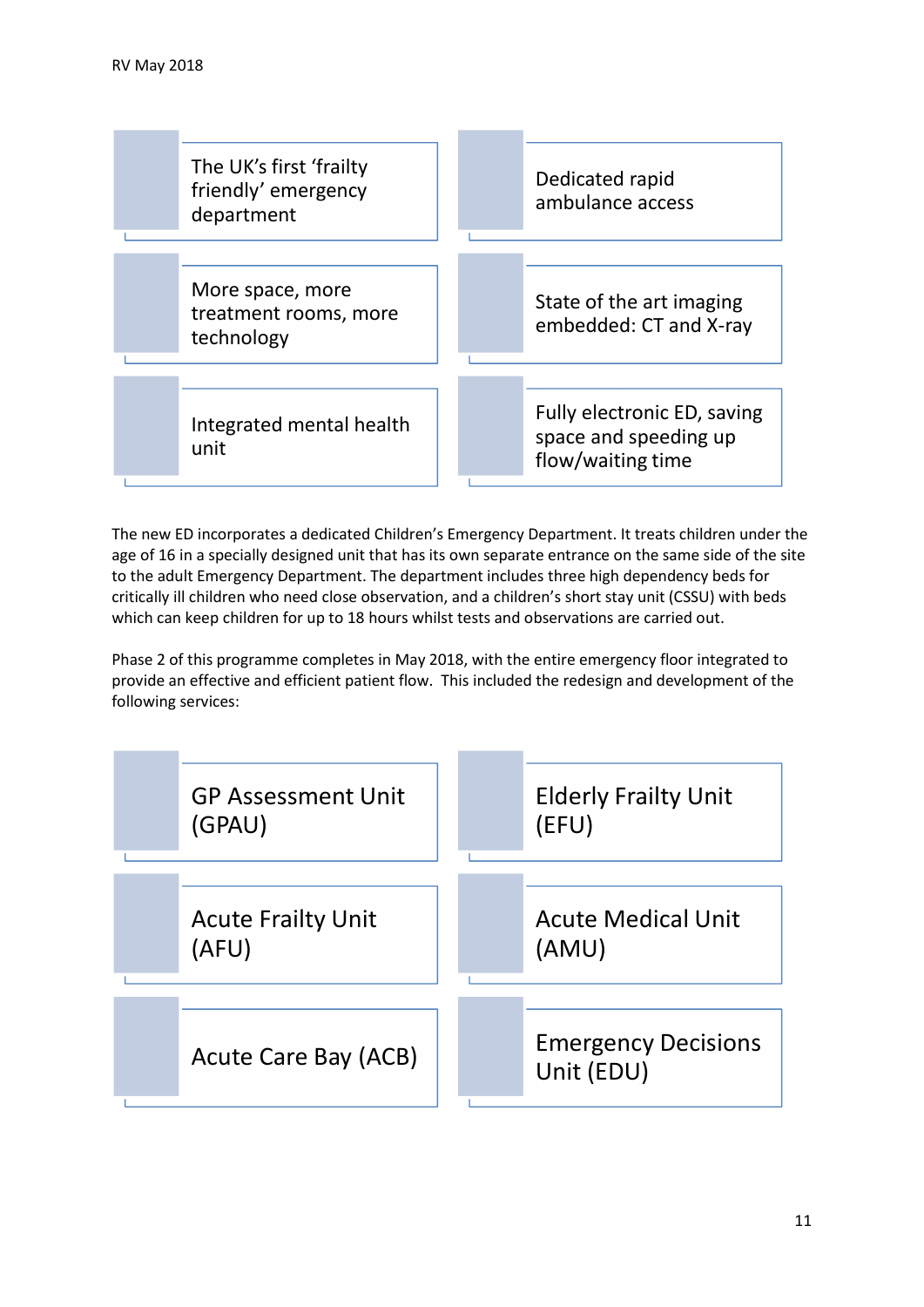The resulting emergency floor at the LRI is a modern, fit for service building which brings together services for unplanned care together on one floor. Our plans over the next 5 years now include the following:

# 1. We will optimise our pathways and our model of care to provide the best outcomes

We will continue to design and implement an effective and efficient ED patient journey, reducing delays in the patient journey through early senior medical assessment of patients, fast tracking and early initiation of clinical care.

# 2. We will integrate our community and acute 'bed' stock, both virtual and physical, with a single coordination structure coordinating flow across the system

This will involve a fundamental shift in the way we manage patient flow across the system, breaking down current organisational barriers, and giving the single flow team command over the use of resources across the system. At times of peak demand, this will help us regulate patient flow, reduce delays and ensure that our patients are in the right place at the right time.

# 3. We will continue to work with our partners across health and social care to ensure patients are seen at the right place, at the right time and by the right professional

This will include full integration of the LLR Out of hours pathway within our blue zone, strengthened booking facilities into primary care from the blue zone and further refinement of the pathway for GP-referred patients.

4. We will ensure our staffing model is innovative and spans primary and community pathways were relevant, attracting & retaining the best talent to our system

The new models of care described through this document will only become a reality if we have enough staff with the right skills, values and behaviours to deliver them across our health and care system. We will work with our partners to develop a workforce able to work across settings and traditional professional demarcations, with flexible skills.

5. We will implement an end to end frailty pathway across the hospital, starting with all appropriate patients being assessed using the 'Clinical Frailty Scale' in ED, and then creating an end to end pathway for frail patients across the wider health and social care system

We will lead the design and delivery of an LLR Frailty pathway, ensuring that frail, multi-morbid patients access a seamless model of care across primary, community, social and secondary care. This will include ensuring a place based integrated model of care is available in the community, effective acute care is accessible in a crisis and discharge planning is robust and holistic.

6. We will fundamentally change the model of ophthalmology, delivering a triage based model of care, ensuring that our patients are treated in the right place

A fundamental redesign of ophthalmology services will take place, with patients better differentiated into those with emergency problems who need to be seen immediately at an acute site and those who can be seen in the ophthalmology services across the wider non-emergency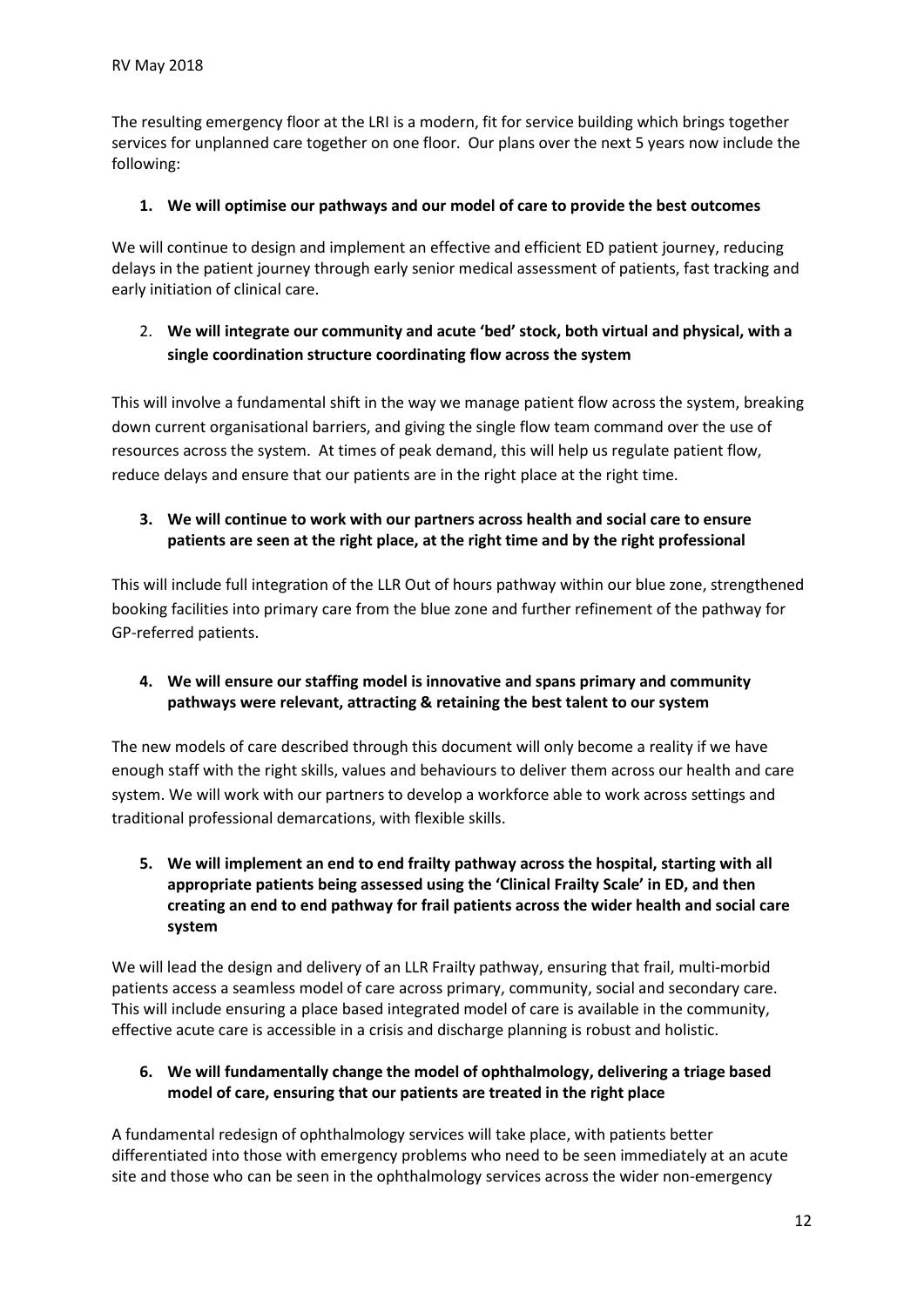acute and community system dependant on the acuity of their need. To enable this, all ophthalmology services (including activity going into the current eye casualty) will be moved to the Glenfield site with the exception of children's eye services. These will remain at the LRI alongside the Children's hospital at the LRI.

# 7. We will relocate the general surgical emergency take from the Leicester General Hospital to the LRI.

This will improve the emergency pathway, patient experience for general surgical patients and allow development of 7-day week consultant delivered surgical triage meaning that general surgical patients will be seen and assessed more quickly by senior decision makers. Additional theatre sessions will be provided at the LRI to accommodate the increase in demand from emergency surgical services on a single site.

# 8. We will implement a Cardiorespiratory acute floor at the Glenfield site & provide specialty cardiology input at the LRI

This will include development of our speciality take in the Clinical Decisions Unit (CDU) and Coronary Care Unit (CCU) at Glenfield as the "Cardiorespiratory Acute Floor" to ensure streamed patients receive timely care in the most appropriate setting. We will also ensure cardiology input into the LRI emergency floor.

### 9. We will ensure that we retain our status as a lead provider nationally and internationally recognised for its ECMO services

We will develop ECMO as a key part of an integrated advanced respiratory support service for adults with serious respiratory failure at the Glenfield site and a children's and neonates service at the LRI site.

# 10. We will create 2 super Intensive Care Units, one at the LRI and one at the Glenfield, ensuring that UHL has the right number of Augmented and Critical Care beds (level 2-3) in the right locations

We will implement an integrated Critical Care service across two acute sites. This will enable UHL to retain Intensive Care training accreditation, recruit and retain staff, improve efficiency & sustainability of the services as well as respond to changing demands for the service.

The Trust currently falls short of the number of ICU beds required for level 2 and 3 care. Patients visiting our hospitals are getting sicker and the ability to offer acute care is growing. This situation results in patient flow issues which includes cancelled elective surgery. The extension to the existing ICU will provide 43 additional beds.

# What will be different for people with unplanned care needs?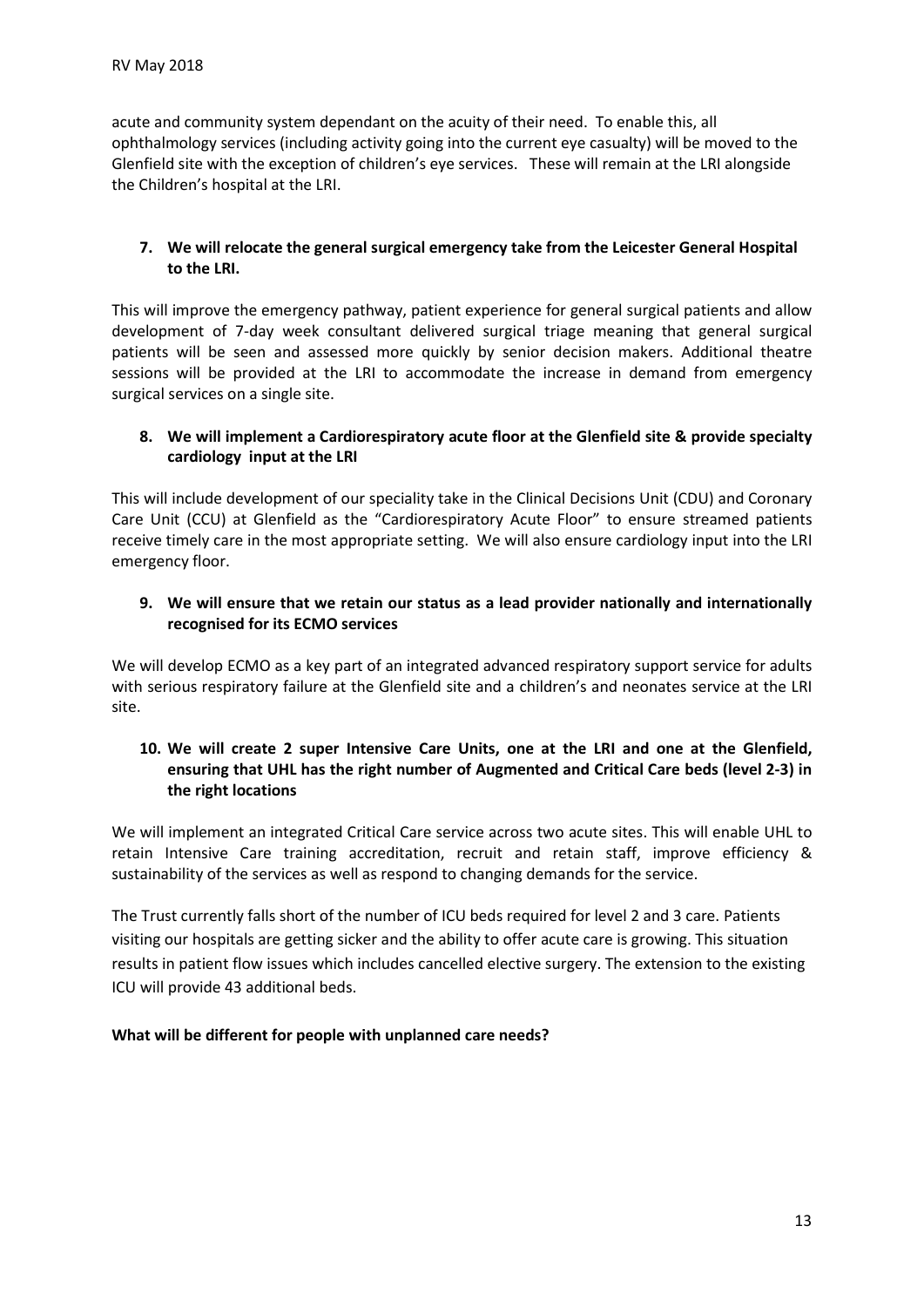Patients will have access to a high quality and safe system of care 24/7

Patients will be seen in the right place, at the right time, by the right professional across health and social care

May 2018<br>Patients will have access to a high quality and safe system of care<br>24/7<br>Patients will be seen in the right place, at the right time, by the<br>right professional across health and social care<br>Patients will not need will make care seamless, efficient through one integrated access point

Patients will have access to primary, community and hospital care when they need it

# People with functional frailty

Management of the rising prevalence of long-term disorders is the main challenge facing health-care systems across the UK. Although individual diseases dominate health-care delivery, medical research, and medical education, people with multimorbidity— those with two or more chronic morbidities—need a broader approach.

Use of many services to manage individual diseases can become duplicative and inefficient, and is burdensome and unsafe for patients because of poor coordination and integration. Multimorbidity becomes progressively more common with age and is associated with high mortality, reduced functional status, and increased use of both inpatient and ambulatory health care.

Specific plans over the next 5 years to improve pathways for this cohort of patients are outlined below.

# 1. We will lead the Frailty Task Force to foster greater multidisciplinary working around the needs of our functionally frail patients, both whilst they are in our care and following discharge

We are working with our health and social care partners to improve the care of our patients with multiple long term conditions – we will support GP-led multidisciplinary teams to identify and manage frail, multi-morbid patients in community settings minimising the need for hospital care. This will include detailed care planning, with coordination across our whole pathway of care for frail people.

# 2. We will further refine patient pathways to minimise duplication and fragmentation across our services and those across the wider health and social care system

We recognise that our IMT infrastructure and administration systems across the wider health and social care system are not designed or configured in the most efficient manner possible. We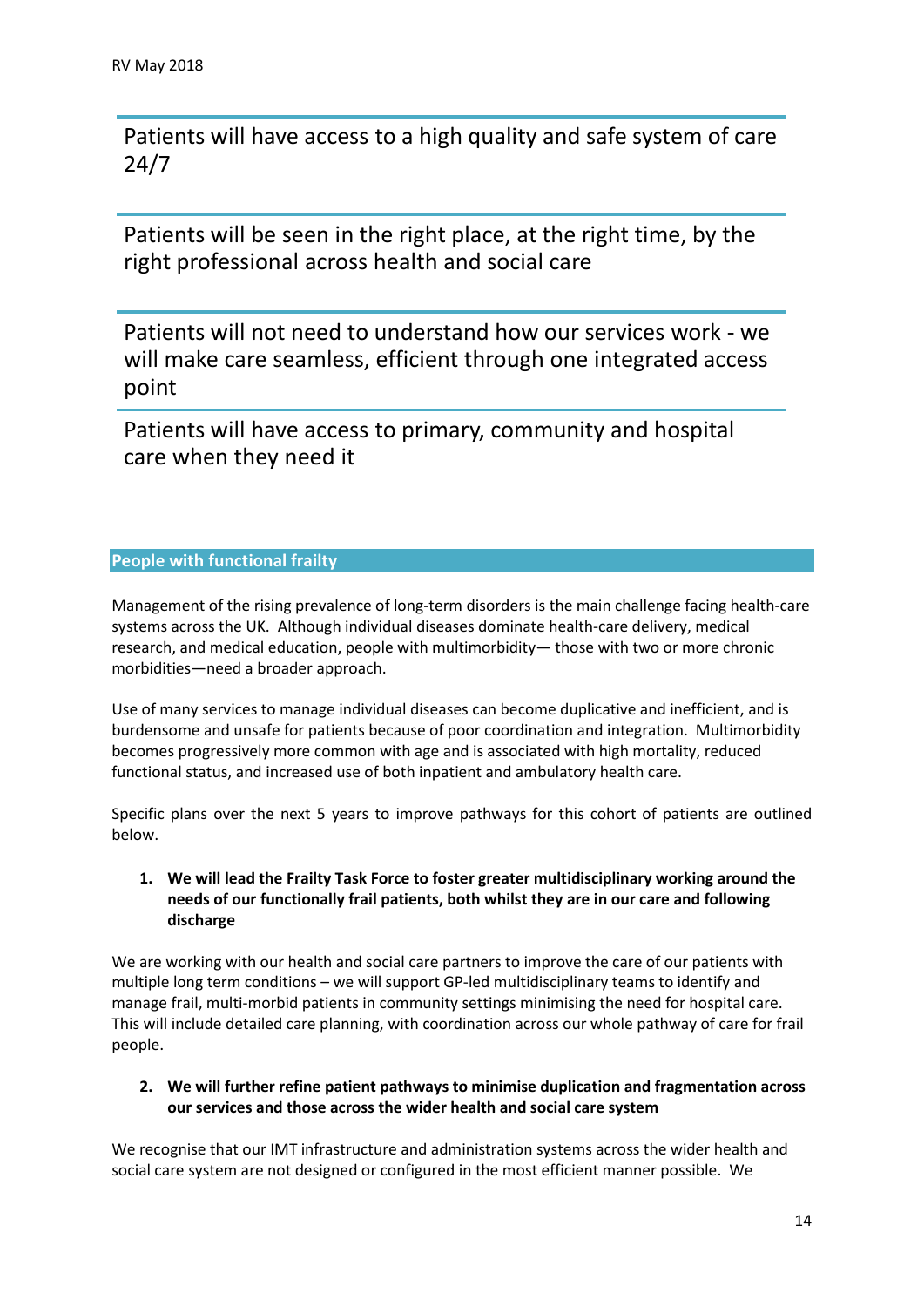currently have multiple systems in use, with limited interoperability. Over the life of this strategy, we will ensure that these systems are networked so that frail patients are 'flagged' at each significant touch point across health and social care.

# 3. We will use technologies to support the development of new model of care for frail patients, particularly focussing on our care home population

Our care home residents often receive a poor patient experience due to fragmented pathways across primary, community, ambulance and acute services. As a health and social care economy, we will apply learning from national vanguard programmes to improve the quality of life, healthcare and care planning for people living in care homes using evidence-based and innovative technological solutions where appropriate.

# 4. We will increase the support, education and specialist advice we offer to our patients and our partners to help them receive/deliver care in the community in order to reduce demand on our hospitals

There are currently multiple 'single points of access' available to our patients and our partner agencies across health and social care. We plan to consolidate these points of access virtually, enabling faster and more targeted access to services and advice for our frail patients and partners.

# 5. We will strengthen our discharge planning processes both within the Trust and as part of a wider health and social care system

An increasingly complex population, particularly multi-morbid patients, require a highly coordinated discharge planning process which begins at the moment of an acute episode. We will continue our work internally to increase the rates of coordinated discharge before noon to ensure our frail patients are home in time for tea with the right support to prevent readmission and further acute episodes where possible.

# What will be different for our frail patients?

Complex patients will have access to a seamless pathway across primary, community and secondary care

Complex patients will receive care from multiple partners in a coordinated manner

Complex patients will be referred to a range of preventative services where relevant whilst in our care

# Women, children and families

Our vision for women, children and family services is to provide high quality health care services that compare favourably with the best in the world; bringing together patients, their families, professionals and our partners to achieve responsive high quality services, enhancing patient experience.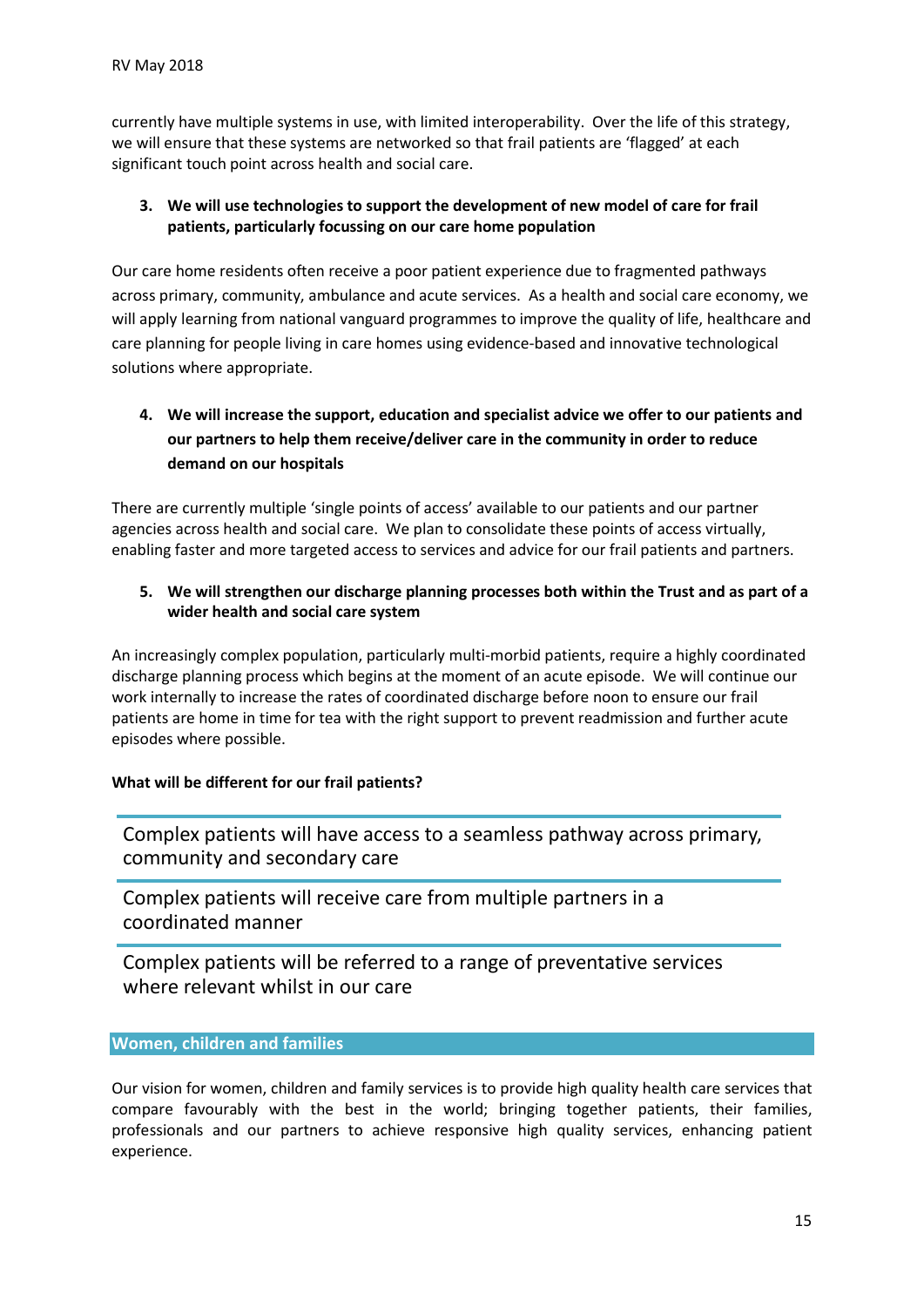The Women's and Children's services clinical model is to consolidate services for those patients who require hospital care in a single Maternity and a single Children's hospital entity at the Leicester Royal Infirmary – all services together under one roof. This would be complemented by optimising out of hospital services for those patients where it is safe and appropriate.

The Children's Hospital services are an essential and extremely important part of health provision for any community. The Trust has therefore established a UHL Children's Hospital Board with the express objective of developing further the clinical services and reconfiguration strategy for children's services, overseeing the optimisation of the clinical model of care for Children within Leicester including transition to both adult services and to community and primary care providers. The Children's Hospital Board has a membership which includes community partners and will include parents and young people's representatives.

Specific plans over the next 5 years are outlined below.

# 1. We will centralise all Childrens services into a consolidated Children's hospital on the Leicester Royal Infirmary site

Children's services are currently spread predominantly across Balmoral and Windsor Buildings at the LRI; however there are pockets of paediatric space all over the LRI, many within adult areas. The scope of the Children's Hospital Project is to bring together all children's services into one area of the LRI site creating a consolidated Children's Hospital. This will improve adjacencies, split paediatric and adult flows, ease our ability to provide age appropriate facilities and create a defined identity for the Children's Hospital. Through the Children's Hospital Project, we will also increase the upper age limit of Leicester Children's Hospital, from a patient's 16<sup>th</sup> birthday to a patient's 19<sup>th</sup> birthday.

As part of Reconfiguration, Children's Services will be moved into the Kensington Building, to sit alongside the paediatric EMCHC.

# 2. We will implement the redesign of our maternity and birthing services

The Trust currently supports the majority of births and maternity care across Leicester, Leicestershire and Rutland with an annual birth rate of circa 10,000. A new build Maternity Unit is proposed to be developed on the Knighton Street campus area of the LRI, encapsulating the services currently provided both at the LRI and the General sites.

# 3. We will move the paediatric EMCHC service from the Glenfield site to the LRI site, growing the service into a system leader

In 2015, NHS England published a new set of standards for Congenital Heart Disease, outlining a minimum level of activity for each centre, and requiring paediatric congenital heart services to be co-located with other paediatric services. Through the EMCHC Co-Location Project, we will move all paediatric cardiac services from the GH to the LRI, and ensure sufficient capacity is available in order to achieve the required level of surgical activity.

One of the key aims of our clinical services and reconfiguration strategy for children's services is to strengthen our specialised services, especially those provided by the Paediatric EMCHC, through meaningful partnership and networking whilst at the same time developing a vertically integrated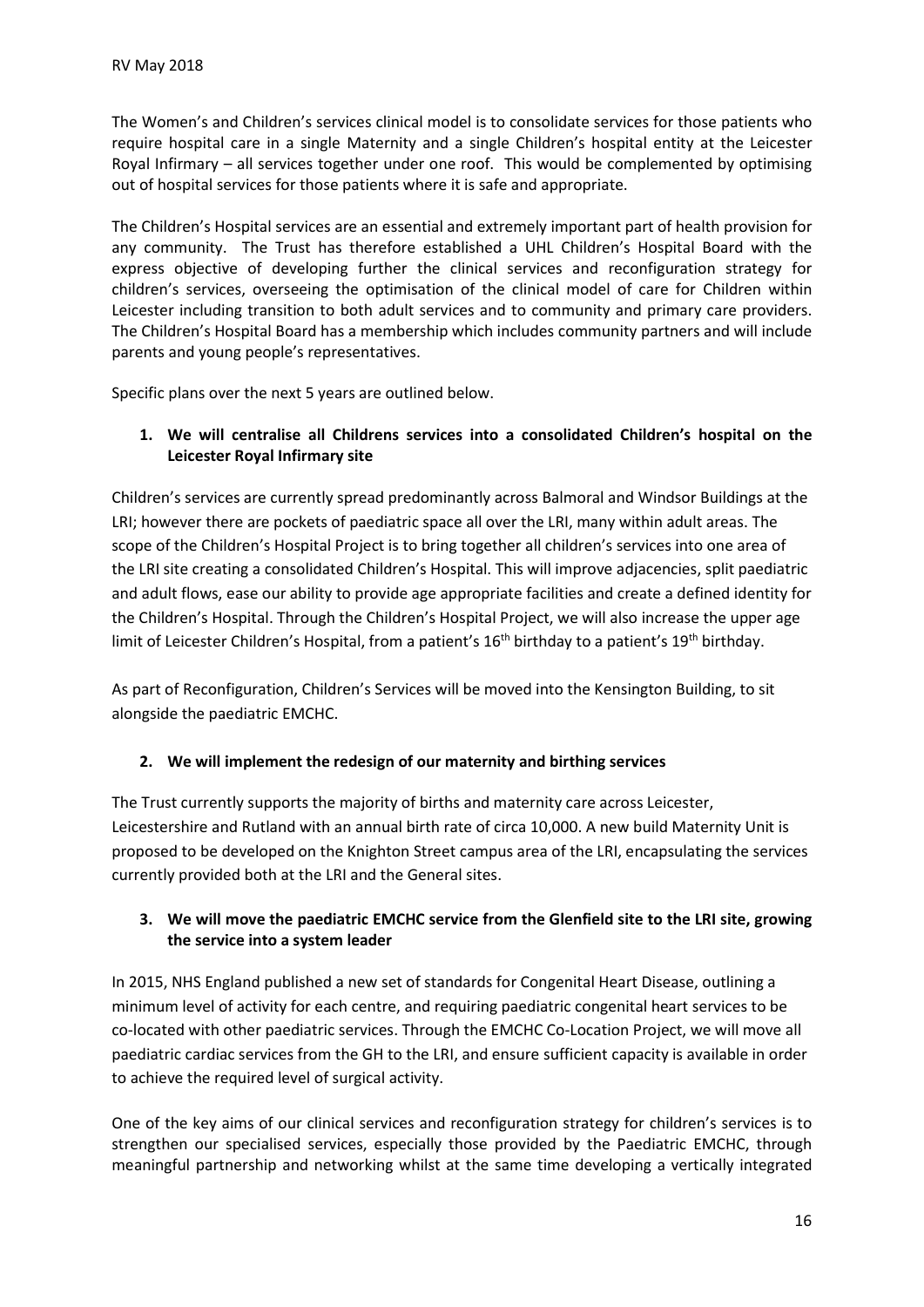model of local service provision with our community providers to realise more effective care clinical pathways ensuring care is delivered in the right setting.

The Trust is also working in partnership with Nottingham University Hospitals (NUH) to establish a Paediatric Intensive Care Transport service alongside the well establish CenTre Newborn Transport service to ensure children are in the right hospital, at the right time, for the right care.

# 4. We will refine the clinical model of care for children's ED for those children who require further care

As part of the redevelopment of our emergency floor at the LRI, we plan to implement a single front door for paediatric emergencies to reduce duplication and improve patient experience.

# 5. We will improve services for Children, Teenagers and Young Adults building on the clinical models of care in our Teenage and Young Adults (TYA) Cancer Unit.

The needs of older children and young adults will be the focus of work to develop better services and facilities for this age group and support their transition to adult services.

# 6. We will develop an ambulatory gynaecology service

Ambulatory gynaecology services will be developed, expanding the number of procedures performed in a day case and outpatient setting. This will create additional capacity in the inpatient setting to accommodate the more complex gynaecology care.

# What will be different for women, children and young people?

All children using our services will have access to a state of the art Children's hospital

Children with unplanned needs will access services through an integrated emergency pathway

Expectant mothers will be able to access safer, higher quality birthing services at our hospitals

Patients will have local access to a nationally recognised paediatric congential heart centre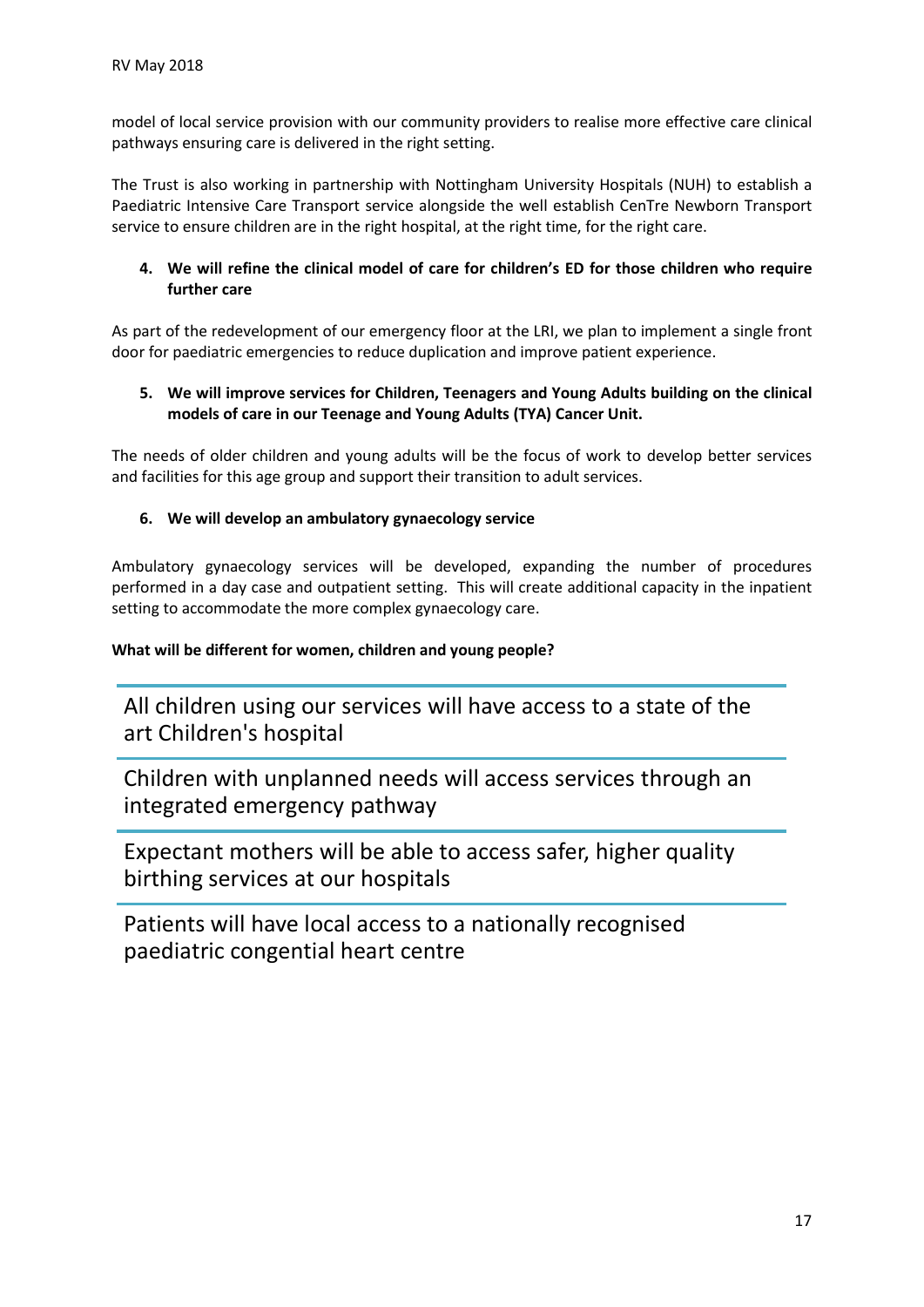#### Chapter 5: A new configuration of services

If we want to deliver safe and effective care as described in earlier chapters of this document, we recognise that our clinical services and the configuration of our sites will need to change over the next 5 years. To enable this, we have thoroughly assessed and re-assessed our assumptions with regards to clinical pathways, area, scope, opportunities and constraints. This has led us to the following site reconfiguration plans:

#### Leicester Royal Infirmary

LRI will continue to be the primary site for emergency care. LRI will accommodate a consolidated maternity service and all gynaecology services, as well as the creation of a 'super ICU'. The paediatric element of the East Midlands Congenital Heart Centre (currently at GH) will move to LRI as the first stage in delivering the vision to create a fully integrated children's hospital and in order to meet national standards.

#### Glenfield Hospital

GH will grow as services move from both LGH and LRI. The relocation of vascular surgery from LRI was the first of these moves creating a complete cardiovascular centre. ICU, some surgical and transplant services will move from LGH to GH into new build wards with a supporting admissions unit; the inpatient renal service will follow shortly afterwards in capacity vacated by the move of children's EMCHC service. GH will also see the creation of a 'super ICU'. The Trust also intends to build a new Planned Care Treatment Centre at GH which will offer outpatient and day case care with a stay of up to 23 hours with immediate and timely access to the necessary diagnostic and support services.

#### Leicester General Hospital

Subject to the formal public consultation, the plan remains for emergency and specialist services to be moved off the LGH to the LRI and GH. The Leicester Diabetes Centre of Excellence (as well as some connected services) will remain at LGH. Imaging intends to leave a community hub at this site to serve the East side of the city and county. Administrative accommodation will also remain as part of the decant enabling required from the LRI and GH.

LGH will also continue to be home to other health and social care services. The Evington Centre will continue to provide community beds as well as our integrated stroke & neurology rehabilitation services. Leicester City CCG are also considering using a small portion of the LGH site as a centre for a primary care hub providing extended hours GP services and associated diagnostics.

Proposed site diagrams are available in Appendix 1 of this strategy.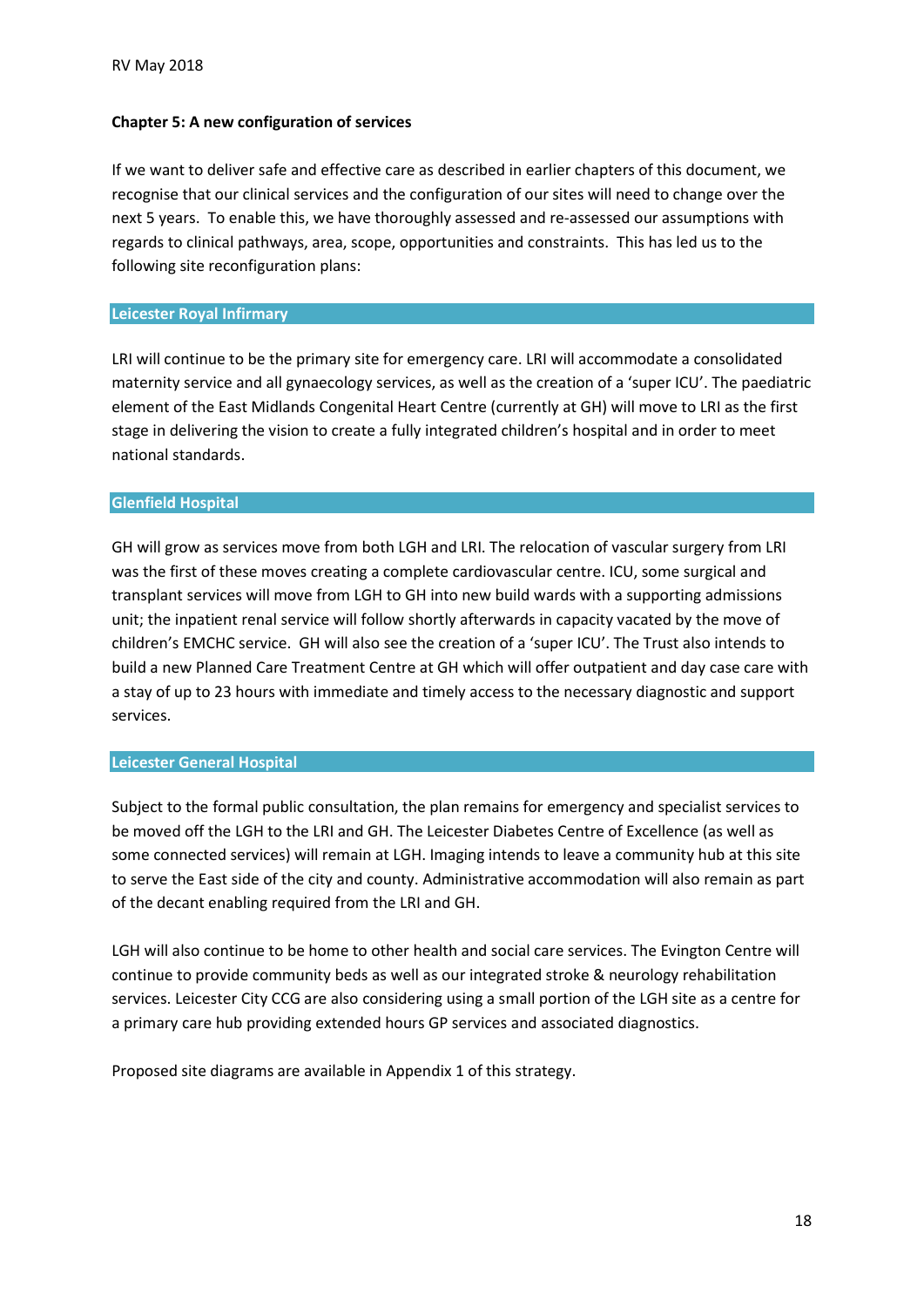## Chapter 6: Conclusion

This clinical services and reconfiguration strategy demonstrates the breadth of our ambition to improve the care we provide for our patients and our commitment to providing an improved working environment for our staff, delivering transformed models of care and enabling the reconfiguration of our hospitals.

The reconfiguration of services across our three hospital sites makes it possible to consolidate and strengthen specialist teams to improve care quality and outcomes; while at the same time ensuring that pathways of care are effective, efficient and locally based for our communities.

Delivery of this strategy will be a critical and tangible step towards sustainable health and care for the people of Leicester, Leicestershire & Rutland. While keeping our planned development of primary, community and social care clearly within view, we will deal with the urgent need to redefine the future shape of our acute hospitals to ensure long term clinical and financial sustainability.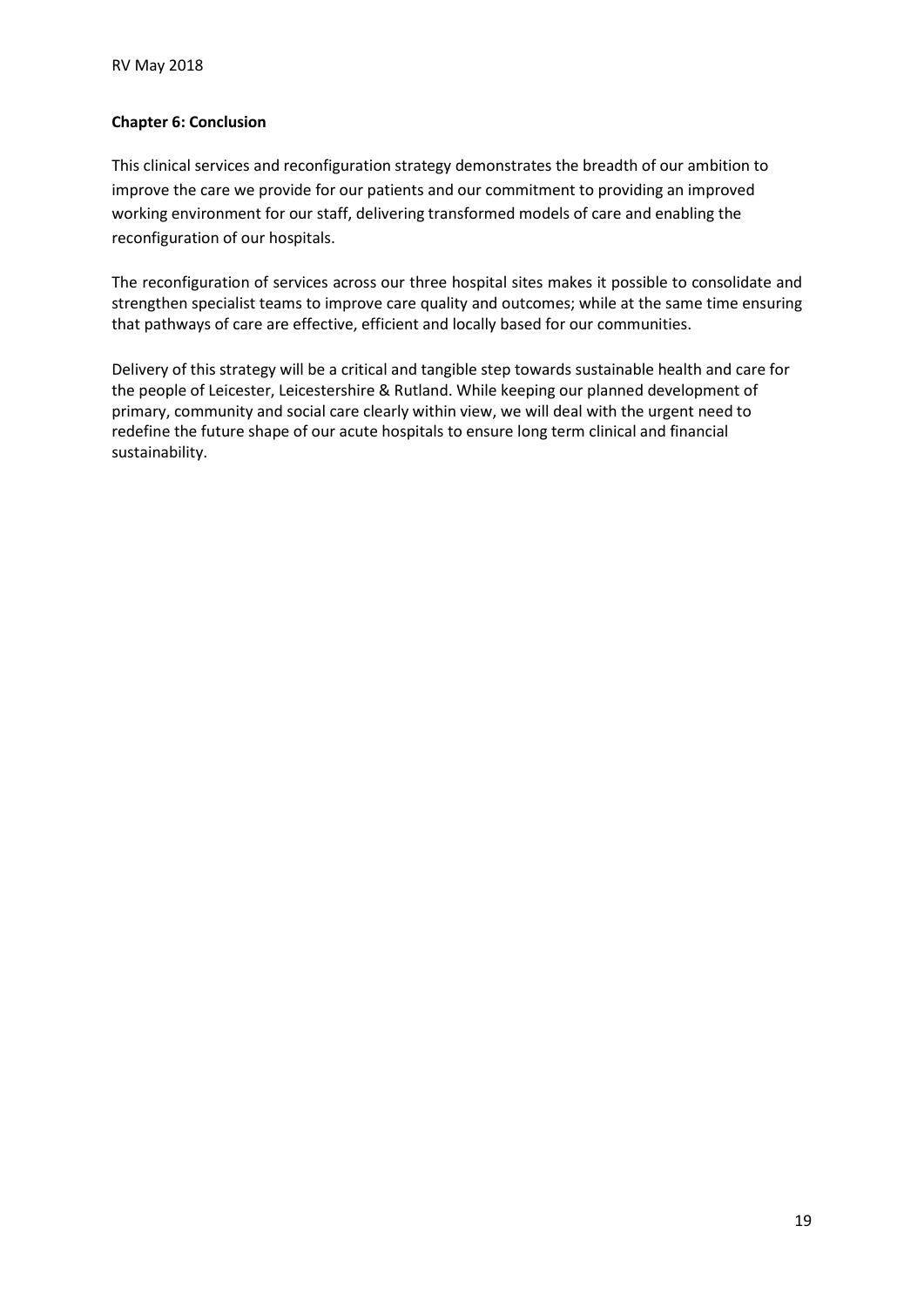### Appendix 1 – Site diagrams 2022/23

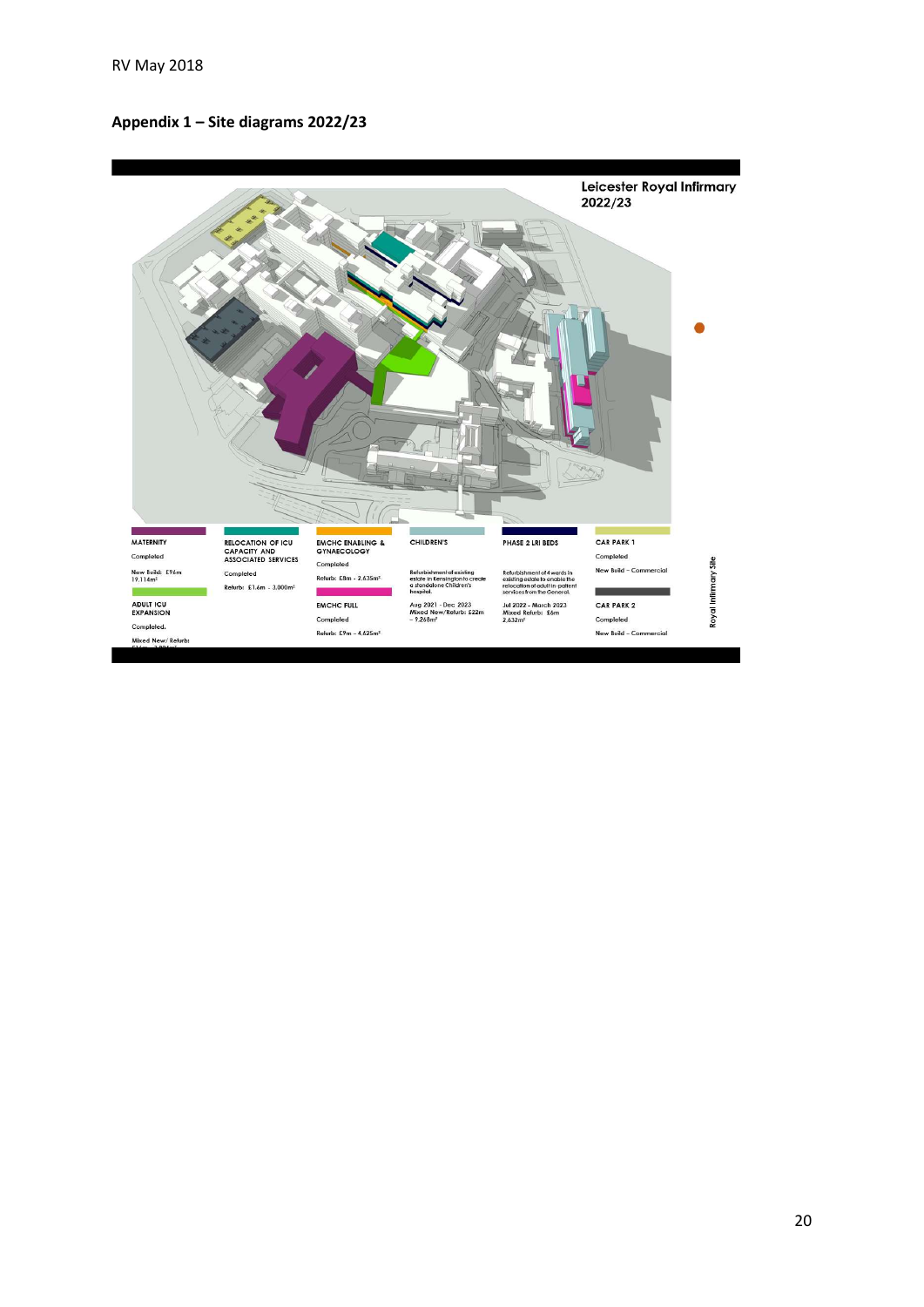